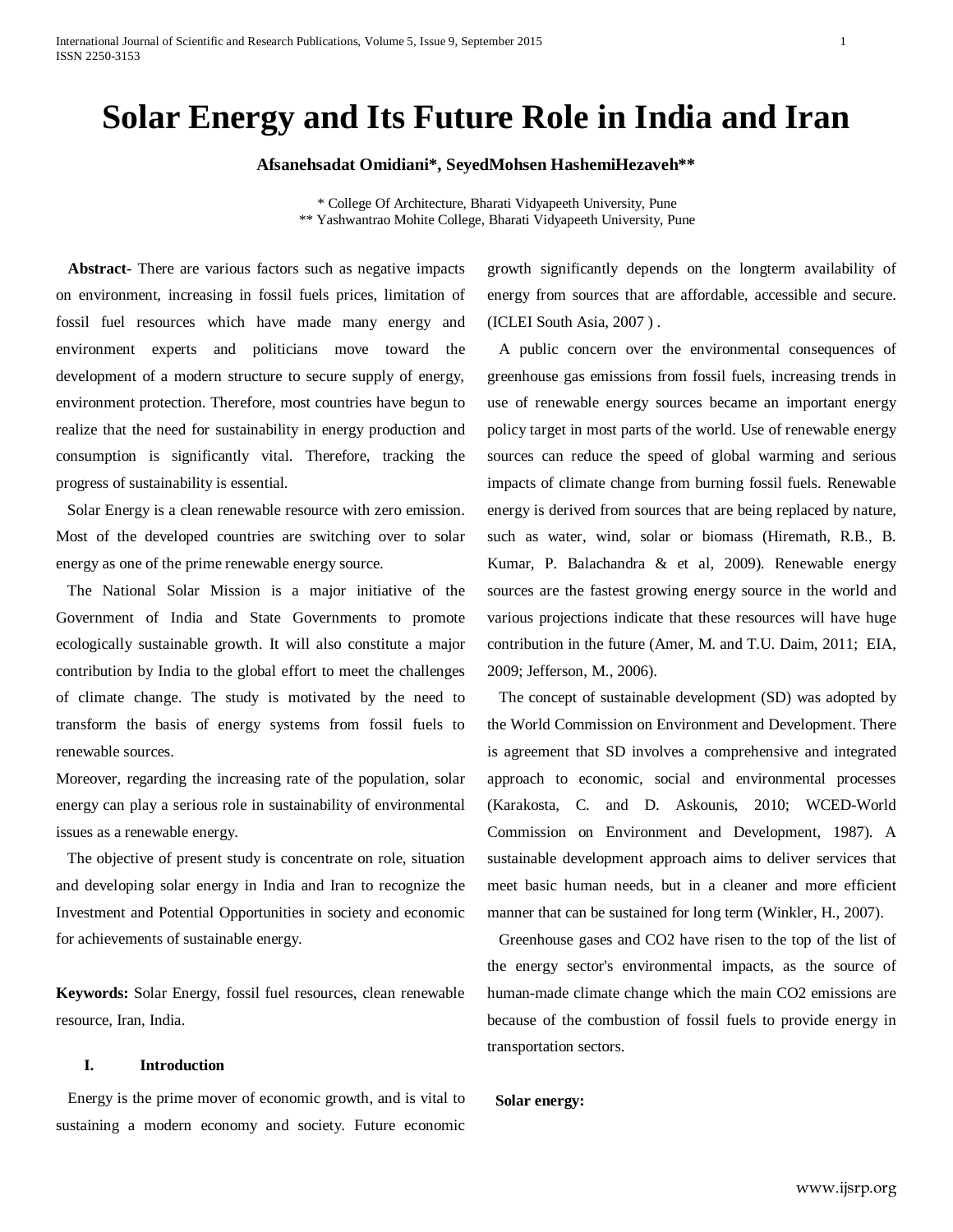Solar energy is the most abundant energy resource and it is available for use in its direct (solar radiation) and indirect (wind, biomass, hydro, ocean etc.) forms. About 60% of the total energy emitted by the sun reaches the Earth's surface. Even if only 0.1% of this energy could be converted at an efficiency of 10%, it would be four times larger than the total world's electricity generating capacity of about 5 000GW.

 The use of solar energy is growing strongly around the world, in part due to the rapidly declining solar panel manufacturing costs (World Energy Council, 2013). Solar energy is cited as a clean alternative to fossil fuels. Solar panels generate energy without producing ambient pollution. It is a clean renewable energy and green energy source. The important advantage is related to the reduced CO2 emission and air pollution prevention to the environment, it is a method for producing energy which also has some economic benefit. Solar energy allows human to generate energy in cheap way. (Hafshejani, M. K., Baheri A., Ojakeh M. & et al, 2012)

 Solar energy applications have the wide area. One of the most important areas is the generation of electrical power (Sukhatme S., 1997). Some of these applications are such as solar desalination using, solar heat, solar still method, solar water heating pipes and solar space heating and cooling (Badran O O., 2001).

# **Methodology**

 This study is conducted with qualitative method. Information is acquired through defining the advantages and limitations based on the overviews from solar energy along with literature review and investigate the related issues of solar energy and studied some cases of current solar energy in India and Iran and finally create a guideline toward solar energy.

#### **Qualitative Research**

Qualitative research is the most common approach for collecting raw data in explorative research projects, whereby\ researchers are either trying to identify a business problem/opportunity or simply collecting required information to obtain preliminary insights in an unexplored field of research. Moreover it is a tool to develop(Hair, Busch, & Ortinau, 2000).

 The main advantage of qualitative research compared to quantitative research is that it is more economical and less timeconsuming due to the reduced sample size used. Furthermore, detailed data on personal attitudes, emotions, perceptions and beliefs concerning the research topic can be collected and actual behavior can be investigated and recorded (Hair, Brush & Ortinau, 2000).

Whereas journals and articles was constituted the source for secondary data for the research.

#### **II. Research Elaborations:**

#### **1.India's Scenario:**

 India was the fourth-largest energy consumer in the world after China, the United States, and Russia in 2011, and its need for energy supply continues to climb as a result of the country's dynamic economic growth and modernization over the past several years.

 Primary energy consumption in India has more than doubled between 1990 and 2012, reaching an estimated 32 quadrillion British thermal units (Btu). The country has the second-largest population in the world, at more than 1.2 billion people in 2012, growing about 1.3% each year since 2008, according to World Bank data. At the same time, India's per capita energy consumption is one-third of the global average, according to the International Energy Agency (IEA), indicating potentially higher energy demand in the long term as the country continues its path of economic development. In the International Energy Outlook 2013, EIA projects India and China will account for about half of global energy demand growth through 2040, with India's energy demand growing at 2.8% per year.

 India's largest energy source is coal, followed by petroleum and traditional biomass and waste. Since the beginning of the New Economic Policy in 1991, India's population increasingly has moved to cities, and urban households have shifted away from traditional biomass and waste to other energy sources such as hydrocarbons, nuclear, biofuels, and other renewables. The power sector is the largest and fastest-growing area of energy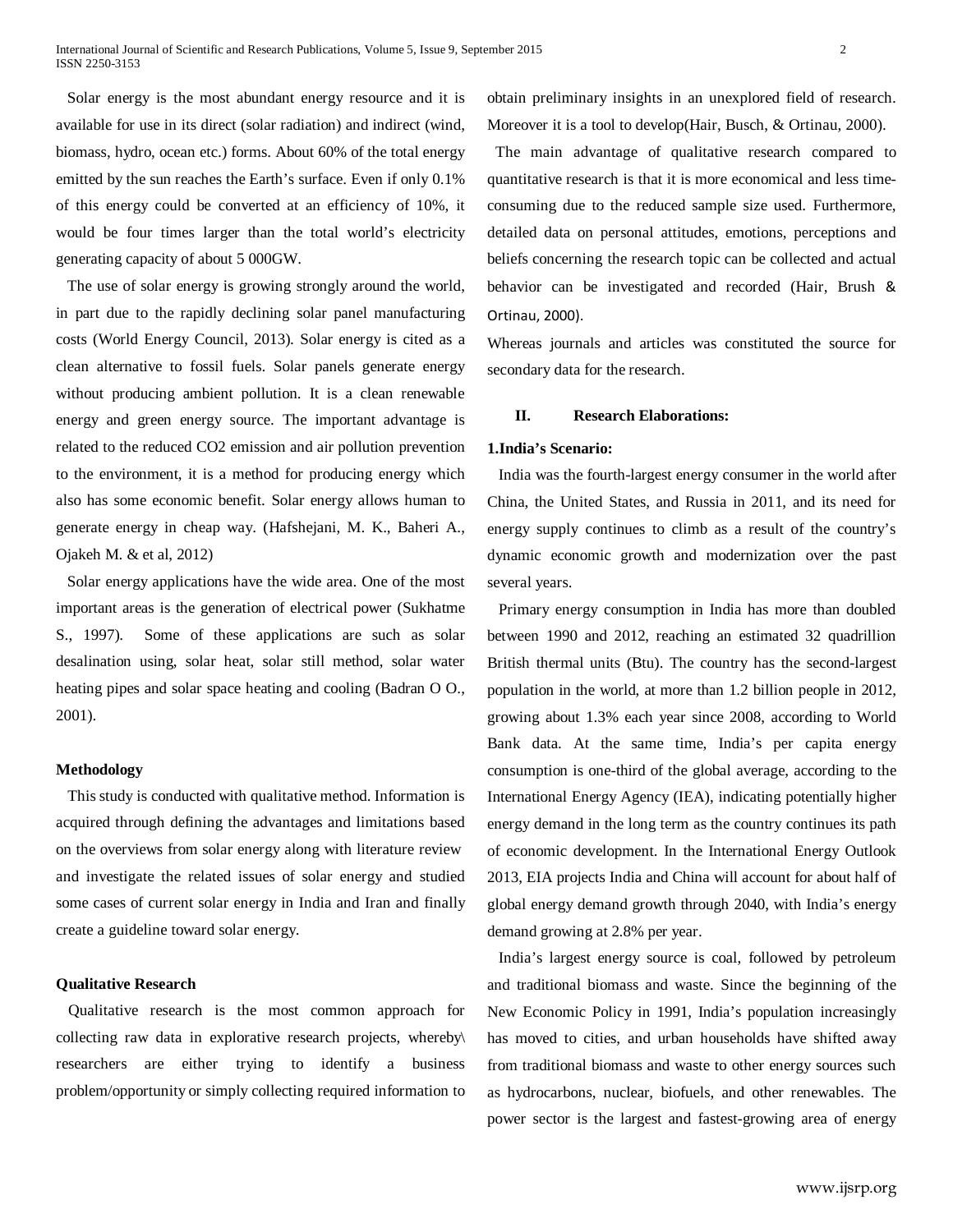demand, rising from 22% to 36% of total energy consumption between 1990 and 2011, according to the IEA. India's National Sample Survey Organization estimates that about 25% of the population (over 300 million people) lack basic access to electricity, while electrified areas suffer from rolling electricity blackouts. The government seeks to balance the country's growing need for electricity with environmental concerns from the use of coal and other energy sources to produce that electricity. India's transportation sector, primarily fueled by petroleum products, is set to expand as the country focuses on improving road and railway transit. The government plans to mandate some alternative fuel use, particularly with biofuel blends, and develop greater use of mass transit systems to limit oil demand growth (U.S. Energy Information Administration, 2014).

 The International Energy Agency (IEA) notes that India will become the single-largest source of global oil demand after 2020 (PTI, 2013). Crude oil imports are the biggest contributor to India's bloated current account deficit. The outlook for India's energy production seems stark as it is estimated the country will face a shortage of 6.7 percent in 2013-2014 (Lok Sabha, Unstarred Q., 2013). Southern India, consisting Andhra Pradesh, Karnataka, Kerala, Tamil Nadu and Puducherry, showed a combined economic growth rate of 7.85 percent in 2013. However, this trajectory would be negatively affected owing to a projected 20 percent shortage in electricity (Ibid). The primary reason for the electricity shortage is an over-reliance on thermal energy from coal and gas. Further, 100000 out of nearly 600000 (Lok Sabha, Unstarred Q., 2012) villages in India do not have access to electricity (Gevorg Sargsyan et al., 2011). Against this backdrop, renewable energy presents a more sustainable and financially sound option for the long term.

# **1.1. Solar Power Generation across States**

 India is blessed with the potential for a significant amount of solar energy generation. At 300 to 330 days of sun per year, the country plans to establish mega solar power plants to capitalize on this important domestic resource. As in many other sectors, India's states seek to drive change and attract investment in solar power, too (the top five states in solar power generation added in the last three years are shown in figure 1). MNRE has finalized plans to set up the world's largest solar power project in Rajasthan, with a capacity of 4000 MW. The first phase of the project is anticipated to be complete by 2016.( Press Information Bureau, Government of India: 2013). Land has already been located for a project in Gujarat. The government also plans to set up mega projects in Kargil and Ladakh with capacities of 2000 MW and 5000 MW respectively ( More ultra-mega solar plants on anvil", The Hindu, 2013).



Figure 1: Top Five States in Solar Power Generation Capacity added in last 3 years (MW)

(Lok Sobha, Unstarred Q., 2013).

#### **1.2. Solar sectors in India:**

 Prior to 2008, solar power generation in India was restricted to some off-grid applications generating a few hundred megawatts. Domestic manufacturing capacity was less than 200MW. However, the launch of the Jawaharlal Nehru National Solar Mission (NSM) in 2010 changed this situation. Together with the development of solar policies in some states, the NSM saw installed capacity in solar power rising to 2.18GW by the end of 2013. Given its relatively short lifespan, the solar sector remains small and immature compared with wind.

 As well as diffusing both solar photovoltaic (PV) and solar thermal generation, the NSM was designed to create R&D capacity and promote domestic production of solar technologies. The aims of the Mission are tied quite closely to India's obligations under the United Nations Framework Convention on Climate Change (UNFCCC), and its launch has been closely associated with the prime minister's National Action Plan on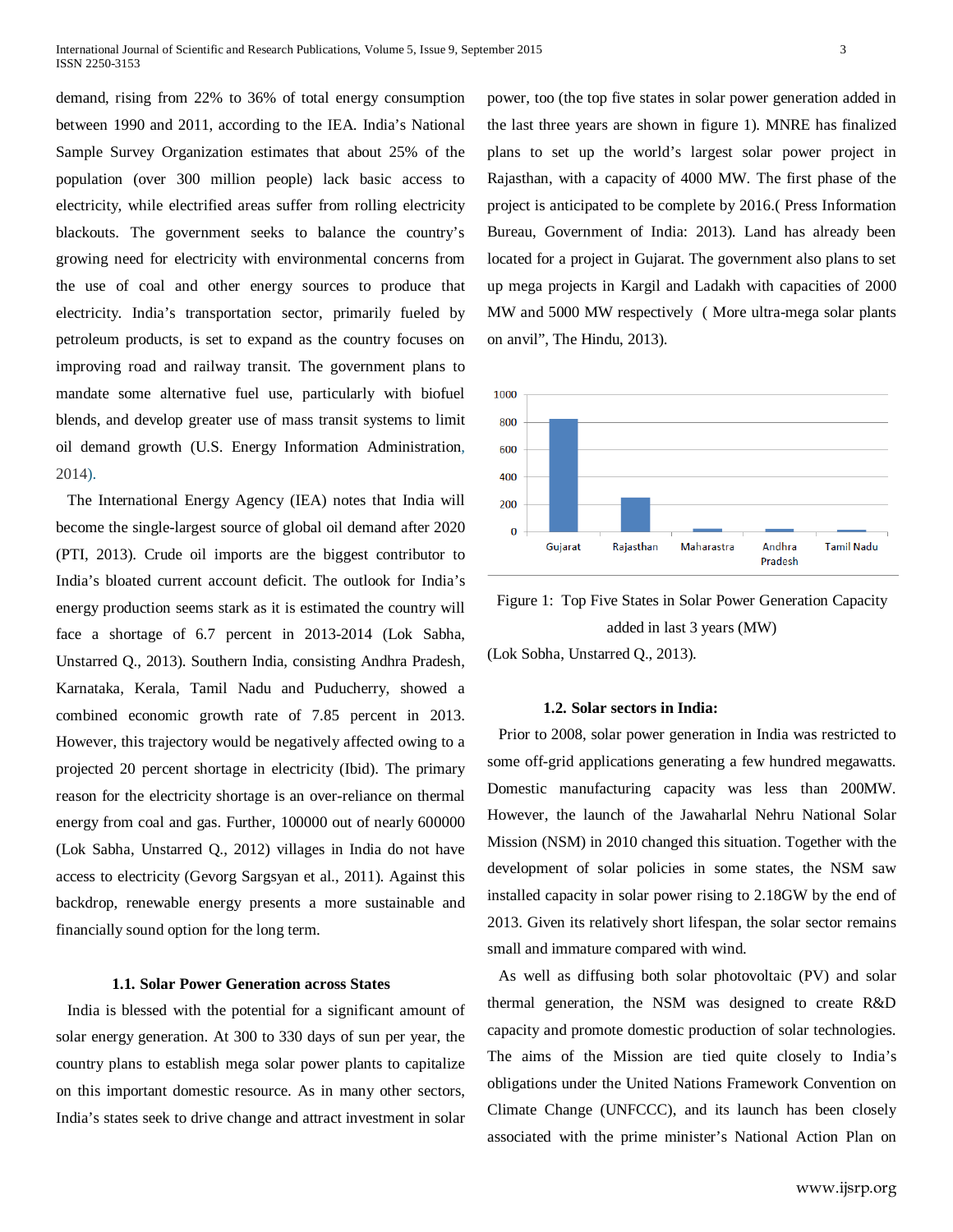Climate Change (NAPCC). The MNRE is the lead ministry, though a number of other key ministries have been involved with establishing the NSM.

 The NSM is focused in Rajasthan, the state with the greatest solar resources. Under a different policy regime, Gujarat has also developed significant state-level capacity. The overwhelming majority of installed solar capacity is therefore concentrated in these two states, as shown in Figure 2.





# **1.3. Role of Central and State Governments**

 India is the only country with a Ministry dedicated to New and Renewable Energy. There are nodal agencies in each State, which specifically work on enhancing the percentage of renewable energy in the power-mix. States such as Rajasthan, Karnataka, Maharashtra, Gujarat, and West Bengal have already taken initiatives for installation of large solar power plants. The MNRE also announced Generation Based Incentives (GBI) in 2008, to incentivize development of solar power plants(Sharma, 2011).

# **1.4. Ernst & Young LLP's Renewable Energy Country Attractiveness Index (RECAI)**

 India ranks nineth overall on Ernst and Young LLP's most recent renewables attractiveness index. Although the country's position has fallen on notch, India's ranking on the solar index has improved from fourth to third. According to the report, the macroeconomic outlook for India remains strong, and capacity forecasts for onshore wind and solar PV have increased for the four-year outlook period.

 The Indian government has launched Jawaharlal Nehru National Solar Mission (JNNSM) with a target of achieving 20000 MW by 2022. The goal is to make India one of the leaders in solar energy. Although Solar energy is still expensive today, but costs are coming down with technology development, right governmental policies and R and D efforts (Ernst & Young LLP, 2013).

 India has an expanding solar energy sector: 9 solar cell manufactures, 22 PV module manufactures, and 50 PV systems manufacturers. Therefore, technology resources exist in

country and a growing market would lead to job growth in country.( Meisen, P., 2006 )

#### **1.5. India and future:**

#### **Jawaharlal Nehru National Solar Mission (JNNSM)**

 The mission will be carried out in three phases and aims to do the following: to create a policy framework for deployment of 20,000 MW by 2022; to add 1,000 MW of grid solar power by 2013, and another 3,000 MW by 2017. The target for 2017 may be higher based on the availability of international finance and technology transfer.

 The scheme also aims at strengthening indigenous manufacturing capability, and achieving 15 million sq. meters solar thermal collector area by 2017 and 20 million by 2022. One of the steps to achieve this will be to make solar heaters mandatory by incorporating byelaws in the National Building Code. Deployment of 20 million solar lighting systems for rural areas by 2022 is also part of the scheme. This mission has received widespread support from agencies like the World Bank and the Clinton Initiative. Also, the launch of organizations like the Solar Thermal Federation of India (STFI) indicates that the industry is gearing up for a shift towards solar(Sharma, B D., 2011).

#### **1.6. Energy Security**

 India needs to focus on developing its own sources of energy. The major energy sources, oil and coal, are imported in large quantities. Even with the development of nuclear energy, India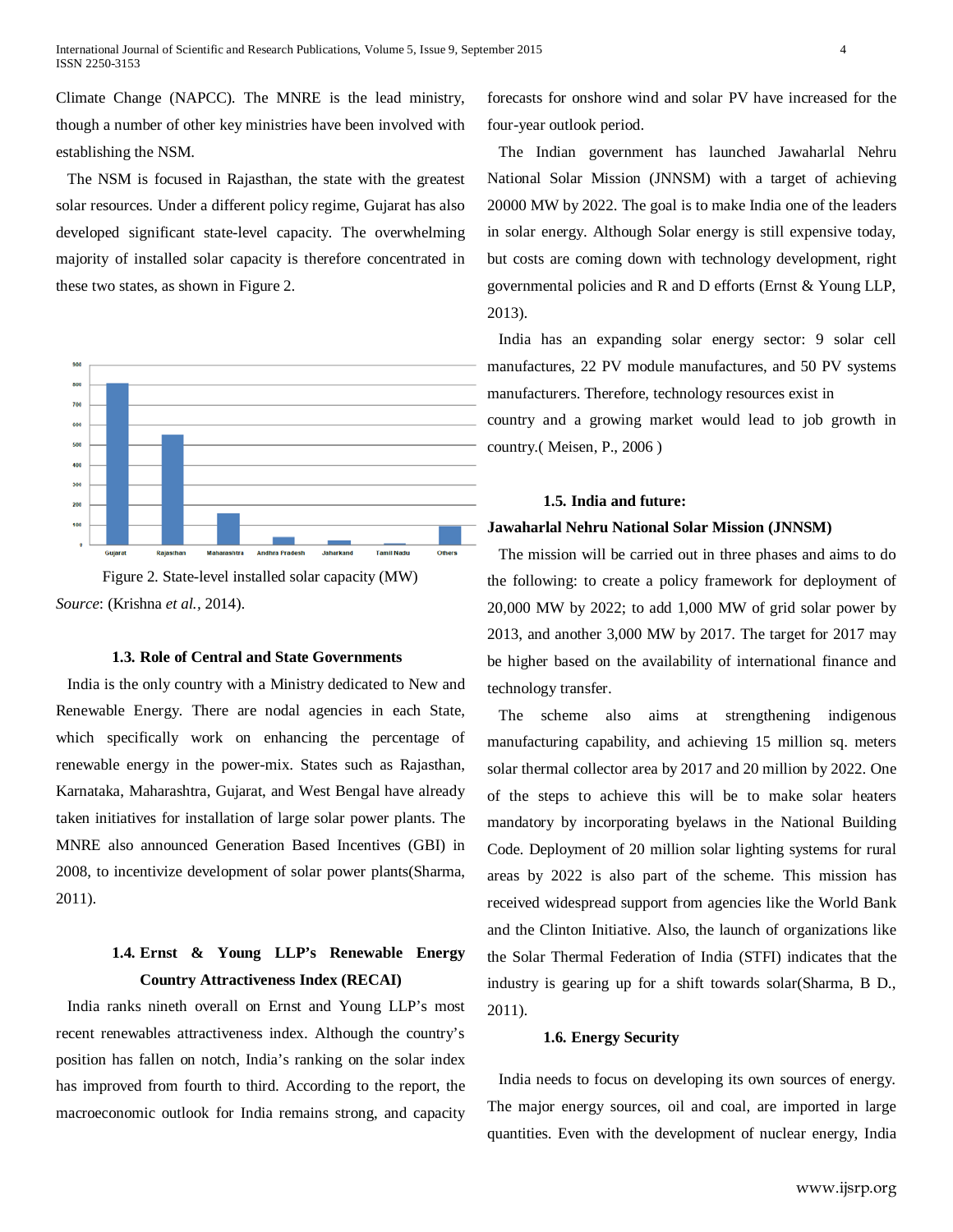will be dependent on other nations for fuel. To sustain economic growth, to come out of the energy deficit situation and ensure that energy is available in every town and village, India must utilize its immense potential in solar energy (Sharma, B D., 2011).

 The Indian solar industry has been maturing at a rapid clip, growing more than a hundredfold in four years to reach over 2.6 gig watts (GW) of installed capacity in 2014. Coupled with successful state-level policies in Gujarat and Rajasthan, the Jawaharlal Nehru National Solar Mission (Mission or NSM) has played a pivotal role in making the industry successful. Abundant policy instruments, such as feed-in tariffs (FiTs) and accelerated depreciation (AD), have been deployed at the state and national levels. These instruments have been vital to the rapid scale-up achieved by this industry so far and are now ready for adoption on a wider scale. Further, India's new government

has announced nationwide targets to harness solar power and enable every Indian home to run at least one light bulb by the year 2019( Council on Energy, Environment and Water

Natural Resources Defense Council, 2014).

Solar will become a crucial component of India's energy portfolio in the next decide- perhaps more so than it is in most other countries. We believe a solar market can develop fairly quickly going from nothing to several billion-dollar solar-centric firms within d decide( ATKearney, 2013).

#### **Renewable Energy Motivation in Iran**

 The necessity of renewable energy in Iran can be classified in two reasons: 1) Environmental pollution and 2) More oil and gas export. In fact, the most important environmental problem in Iran is air pollution.

# **2. Iran's Scenario:**

 Iran is known as the second largest oil production member in Organization of Petrol Export Country (OPEC) with production near 3.5 million barrel oil per day and accounts for roughly 5% of global oil outputs. Also, Iran contains an estimated 812 Trillion Cubic Feet (TFC) in proven natural gas reserves,

surpassed only by Russia in the world (Energy Information Administration, 2000).

 Electric power generation installed in Iran is about 32.5 Giga Watts (GW) with more than 87% being from thermal natural gas fired power plant. Currently, Iran has five small nuclear reactors used for peaceful purposes. Nuclear and renewable energy will enable Iran to export more gas and oil and increase its revenue, since 80% of Iran's revenue is based on oil and gas export (Energy-Iran-Profile, 2001 ).

 Iran is one of the main non-renewable energy producers in the world due to its plentiful fossil fuel resources. The use of natural gas and petroleum in transportation and industrial sectors has been developed vastly in Iran because of their low prices. As a result, the increasing rate of pollutant formation and depletion of non-renewable fuels have emerged as new challenges in the energy scenario of this country. Since Iran has plenty of fossil fuel resources, alternative fuel and renewable resources have not been taken into consideration seriously. Recently, controlling the unbridled fossil fuel consumption has become one of the main targets of the Iranian Government. A variety of natural resources in different regions of Iran can be applied as the main sources of renewable energy and also it can be considered as the supplementary energy in the energy mix policies.

#### **2.1. Solar Energy in Iran**

 The average solar radiation for the whole of Iran is about 19.23 Mega joules per square meter, and it is even higher in the central part of Iran. The variation of radiation varies from 2.8 kWh/m2 in the south-east part to 5.4 kWh/m2 in central region. The calculations show that the amount of useful solar radiation hours in Iran exceeds 2800 hours per year.

 For this reason, the first Photovoltaic (PV) site, with capacity of 5 kW DC was established in the central region of Iran in Doorbid village Yazd in 1993. Following this, in 1998, the second photovoltaic site with 27 kW AC capacity was installed in Hosseinian and Moalleman villages in Semnan 450 Km inland from Tehran. The capacity of these power plants has recently increased to 10 kW AC and 92 kW AC respectively. The power plant installed at Doorbid, works independently from the grid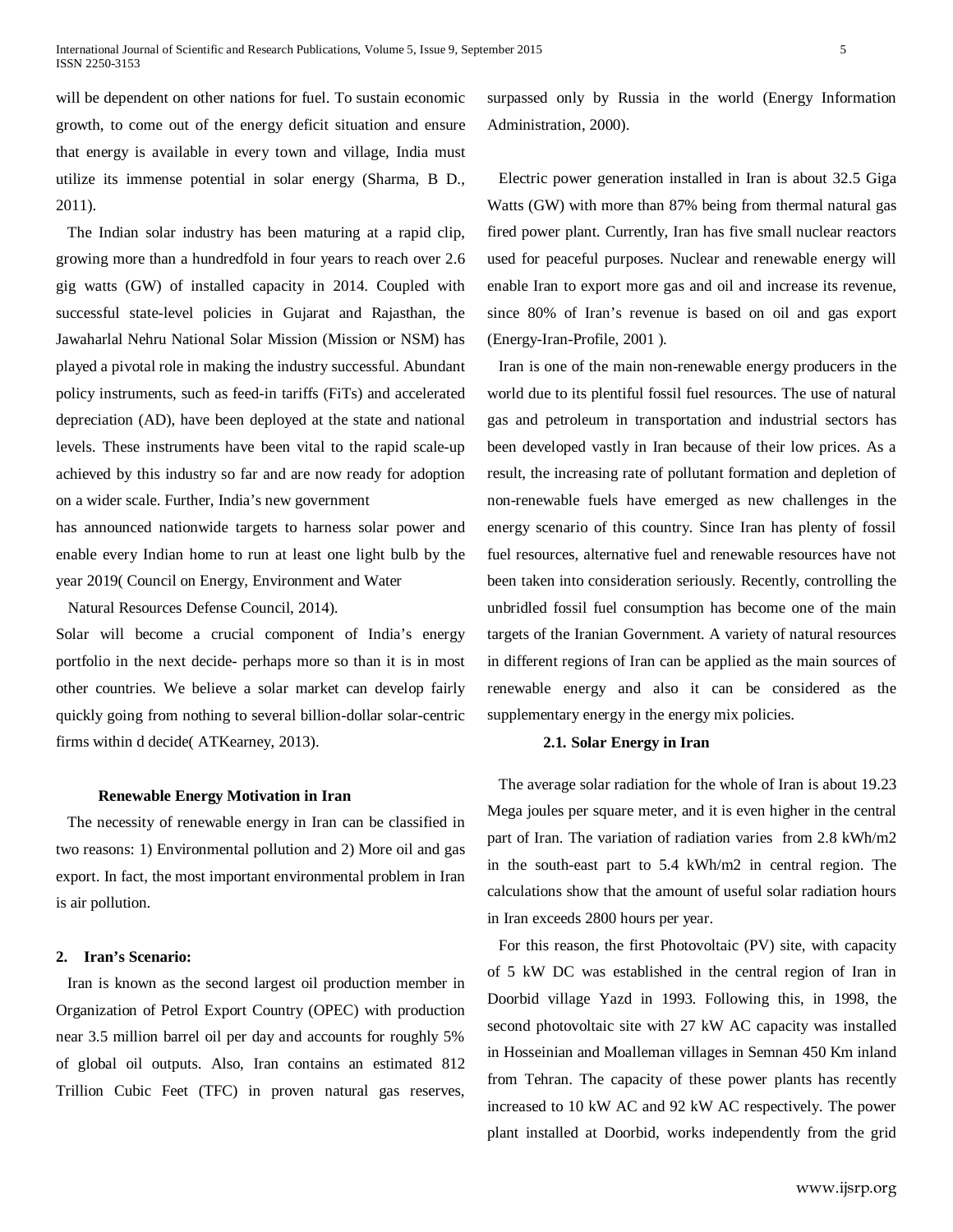system, while the one installed at Hosseinian and Moalleman, is connected to grid. It is worth mentioning that all equipment of these sites is made in Iran.

Use of solar energy to produce electricity in Iran is not very popular and the price of these type of sites is relatively high at about 3500 US\$/kW. But there are some projects designed to use solar energy combined with thermal power plant to produce electric energy. These projects were under consideration since 1999. (Kazemi Karegar, H., Zahedia, A., Ohis V., taleghani, G. and Khalaji, M.)

# 2.2. **Iran's CO2 emission:**

 Iran's CO2 emission is considerable and placed the country among the top ten emitting countries (Saboori, B. and A. Soleymani, 2011). Due to the fact that Iran is one of the biggest producers of oil and gas in the world, so that the most of CO produced is related to these sources of energy which are used in diverse industrial section such as power plants (Saeed, M., E. Roayaei, M. Jazayeri and et. al, 2012). As is illustrated in Fig. 3, Iran's CO emissions indicator is ever increasing.



Fig. 3: Iran's CO emissions 2 (British Petroleum, 2012)

#### **2.3. Energy Trade:**

 Energy trade means both buying and selling of energy commodities such as oil, coal, natural gas and electricity from where they are produced to where they are needed. Energy products are the main elements of world trade. According to statistics from the World Trade Organization (2009), world merchandise exports grew at an average annual rate of 12% between 2000 and 2008 (Sadorsky, P., 2011).

 Iran's economy relies highly on its energy exports. Most of Iran's exports are oil and natural gas. In 2010, petroleum constituted 80 percent of all exports from Iran (Economy watch, 2010). Considering that the ratio of oil reserves to oil production amount in Iran is about 87 years and that up to the next 30 years, much of the energy of present buyers of oil will be supplied from renewable energies, it can be concluded that there is not a long time to convert oil wealth to a sustainable wealth. So, higher production of crude oil and its exports is quite economical. The best approach to Iran is development of domestic energy and non-oil economy and exporting more oil. Oil export revenues can be spent in long-term investment inside and outside the country. Industrial investment and technology promotion are the best strategy to use the oil capital, similar approach like Norway which develops its national economy with the profits of its oil revenues.

 There are some barriers for development of renewable energies in Iran, which the most important are discussed as the followings:

- Inadequacy of specialists who are skilled in the field of solar energy.
- Poor knowledge about the importance of energy and inadequate advertisement by the government could result in less motivation by energy users and consequently the application of renewable energies could not gain significant rate.
- Insufficient funds to conduct projects.
- Slow process of contracting.
- Lack of sufficient and effective planning in this field by executive section.
- Insufficient legislative support and improper management.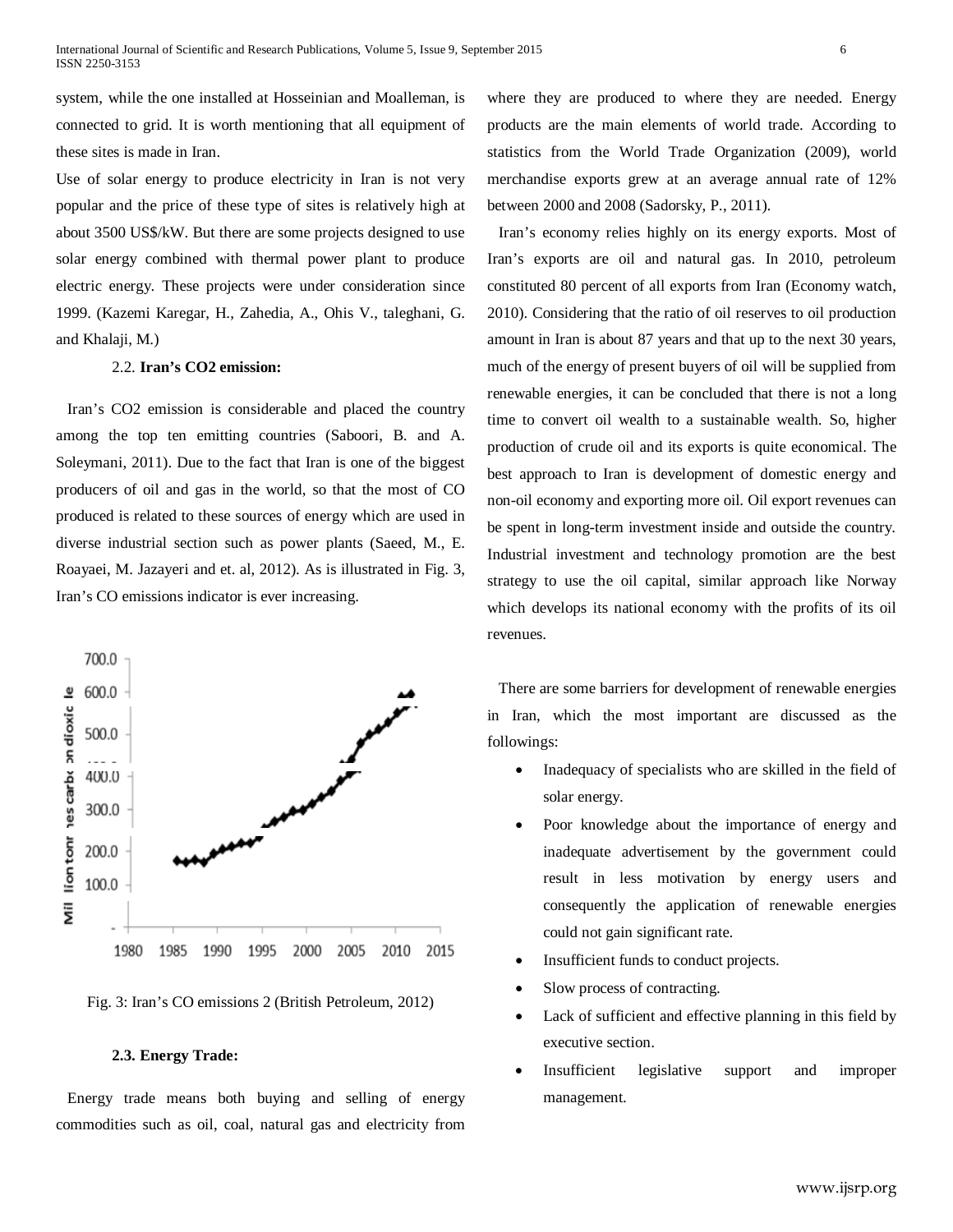Social acceptance of solar energy for growth and development of this energy is very important. The government must do a lot of effort to increase public awareness of the benefits and advantages of this energy source(Sajadi, S.M., S.M. Asadzadeh, V.M. Dalfard and et al., 2012.). It's the major barrier for solar energy and also renewable energy development in Iran.

# **III. . CONCLUSION**

 It is clear that solar energy is becoming an important source of energy all over the World.

The study of solar energy in Iran shows that energy policy for mitigation of environmental impact and promote sustainable consumption has not yet been realized whereas in India Solar energy sector have been proposed many large projects. India is slowly gaining its prominence in the generation of solar power due to the comprehensive and ambitious state and the Centre's solar policies and projects and National Solar Mission. The finding of the study shows the bright picture as India's potential to be a solar power driven country of the world.

 It is clear that private investments in technologies with long lifetimes and mid-term payback periods require stable economic conditions, clear objectives for the design of energy policies and the implementation of corresponding policy instruments. Paving the way towards a sustainable energy supply in Iran will not be successful without these prerequisites.

 Lack of finances and public awareness and poor installation in Iran are the major hindrances to the ongoing adoption of solar energy in Iran. Whereas it can offer huge opportunities for social and economic development of Iran.

Cooperation of Officials of the Government of India and Iran in development of renewable energy sector particularly solar energy can create economic and environment opportunities For both countries, to secure Conservation of energy, environment protection. The two states can expand their relations in a number of key areas in solar energy and also in other renewable energy as a clean alternative to fossil fuels and create a healthier climate for future generations of human.

 Some major recommendations for Iran to create more exploitation opportunities are as follows:

- Changing energy consumption and elevating public awareness and an information and training campaign at different levels.
- Government must provide financial support and encourage for private investors who plan to utilization solar energy power.
- Make public and government officials and the private sectors more and more sensitive to environmental issues.
- Solar energy could be made financially viable with government tax incentives and rebates.
- regulations to help private sector manufactures and researchers involved in the renewable energy projects particularly solar energy Make some practical.
- Create plans to reduce greenhouse gas emissions in the industry.

#### **REFERENCES**

- 1. Amer, M. and T.U. Daim, 2011. Selection of renewable energy technologies for a developing county: A case of Pakistan. Energy for Sustainable Development, 15: 420-435.
- 2. ATKearney. (2013). Solar Power and India's Energy Future.
- 3. Badran O O. Study in industrial applications of solar energy and the range of its utilization in Jordan. Renewable Energy 2001; 24:485– 490.
- 4. Council on Energy, Environment and Water Natural Resources Defense Council. (August 2014). Reenergizing India's Solar Energy Market through Financing, report on international: INDIA.
- 5. Economy watch, (2010, Jun 30). Iran Export, Import & Trade [online]. Available: http:// [www.economywatch.com/world\\_economy/iran/exp ort](http://www.economywatch.com/world_economy/iran/exp%20ort-import.html/)[import.html/](http://www.economywatch.com/world_economy/iran/exp%20ort-import.html/)
- 6. EIA, 2009. International energy outlook. DOE/EIA- 0484(2009), energy information administration. U.S. Department of Energy.
- 7. Energy Information Administration, "Iran energy oil information", Feb. 2000.
- 8. Energy, "Power Projects and Services Market in Iran", Energy-Iran-Profile, Feb. 2001.
- 9. Ernst & Young LLP. (Status and outlook 2013). Mapping India's Renewable Energy growth potential, p. 4.
- 10. Gevorg Sargsyan et al., Unleashing the Potential of Renewable Energy in India (Washington, DC: World Bank,